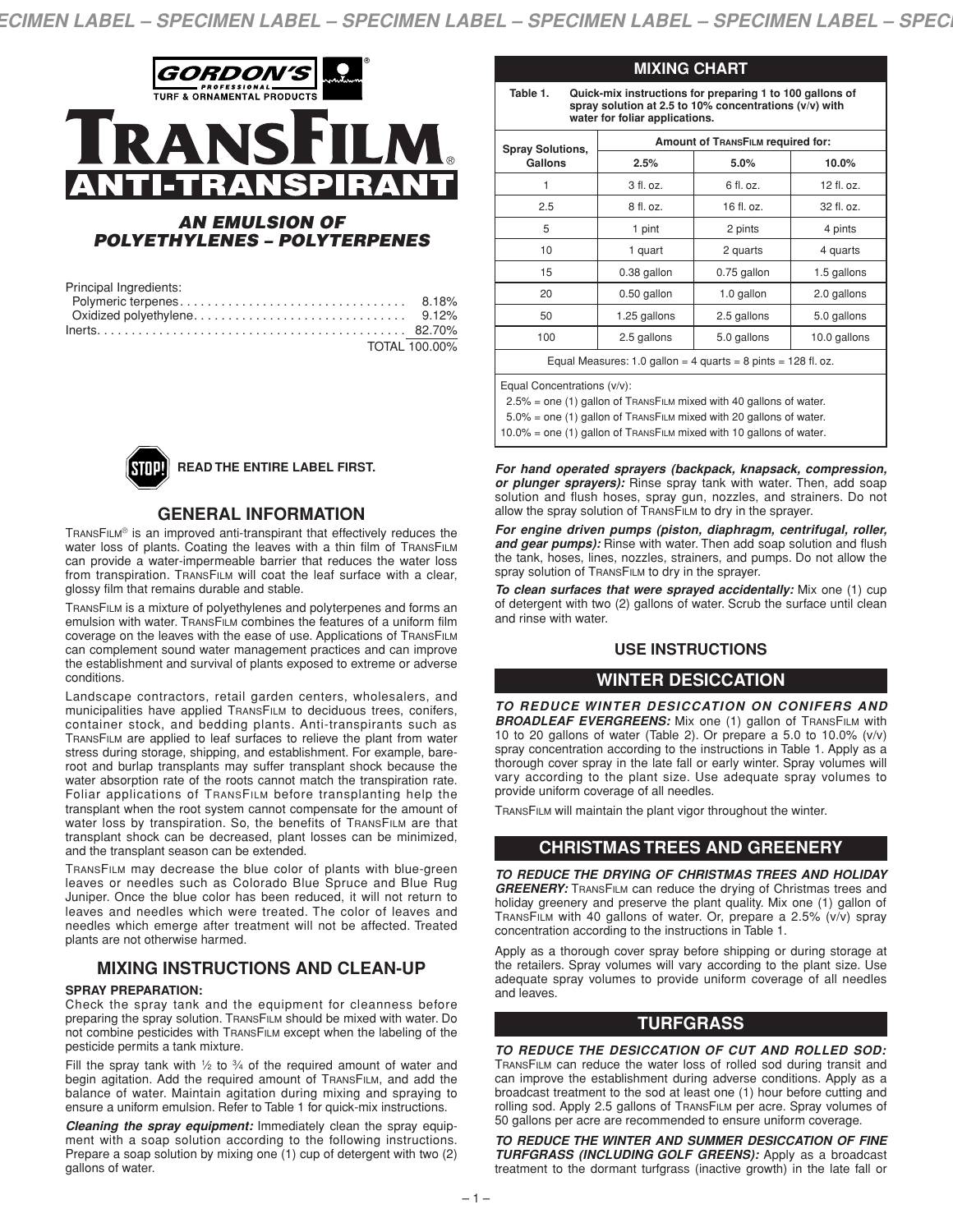early winter when the air temperatures are above 32°F. Apply 2.5 gallons of TRANSFILM per acre with spray volumes of 20 to 80 gallons per acre. Or, apply 8 fl. oz. of TRANSFILM per 1,000 sq. ft. of turfgrass with spray volumes of 0.5 to 2.0 gallons per 1,000 sq. ft.

*REDUCE DEW FORMATION ON TURFGRASS:* Dew formation can promote the development of turfgrass diseases. While TRANSFILM is not a fungicide, it has the ability to reduce dew formation and leafblade wetness. Apply 2 gallons of TRANSFILM per acre with spray volumes of 20 to 80 gallons per acre. Or, apply 6.4 fl.oz. of TRANSFILM per 1,000 sq.ft. of turfgrass with spray volumes of 0.5 to 2 gallons per 1,000 sq.ft.

TRANSFILM may be applied in a tank mix with fungicides (snow mold fungicides, for example).

Use TRANSFILM at 0.25% to 0.5% (v/v) in the final spray mixture with fungicides. This concentration is equal to 1 to 2 quarts of TRANSFILM per 100 gallons of spray solution or 0.3 to 0.6 fl.oz. of TRANSFILM per 1 gallon of spray solution. Do not exceed 0.5% (v/v) of the spray solution. Observe all Directions for Use and Precautionary Statements as specified on the container labels of each fungicide.

# **TRANSPLANT SHOCK**

*TO REDUCE TRANSPLANT SHOCK TO CONIFERS, BROADLEAF EVERGREENS, DECIDUOUS TREES AND SHRUBS:* Mix one (1) gallon of TRANSFILM with 20 to 40 gallons of water (Table 2). Or, prepare a 2.5 to 5.0% (v/v) spray concentration according to the instructions in Table 1. Choose the spray concentration for the length of protection required.

Apply as a thorough cover spray before shipping and transplanting. Use an adequate spray volume to wet the leaves and stems. Spray the undersides of the leaves and apply to the drip point.

Do not spray or dip the roots of rooted cuttings, balled transplants, or bare-rooted transplants.

| Table 2. Recommendations for conifers, broadleaf evergreens, deciduous<br>trees, shrubs, Christmas trees and greenery.*                                                                                                                                                                                                                                    |                                                                                         |                                                                                         |  |  |  |
|------------------------------------------------------------------------------------------------------------------------------------------------------------------------------------------------------------------------------------------------------------------------------------------------------------------------------------------------------------|-----------------------------------------------------------------------------------------|-----------------------------------------------------------------------------------------|--|--|--|
|                                                                                                                                                                                                                                                                                                                                                            | Spray Concentration of TRANSFILM for:                                                   |                                                                                         |  |  |  |
|                                                                                                                                                                                                                                                                                                                                                            | · Survival against<br>transplant shock.<br>• Reduction of water<br>loss during transit. | • Conservation of water.<br>• Reduction of<br>desiccation during<br>winter and storage. |  |  |  |
| <b>Conifers: (Cedars,</b><br>Cypresses, Fir, Hemlock,<br>Juniper, Pines, Spruce,<br>and Yew)                                                                                                                                                                                                                                                               | 2.5 to 5%                                                                               | 5 to 10%                                                                                |  |  |  |
| <b>Broadleaf Evergreens:</b><br>(Abelia, Anise, Azalea,<br>Barberry, Boxwood,<br>Camellia, Cotoneaster,<br>Euonymus, Gardenia,<br>Heather, Holly, Jasmine,<br>Leucothoe, Magnolia,<br>Oleander, Photinia,<br>Pittosporum, Privet,<br>Rhododendron)                                                                                                         | 2.5 to 5%                                                                               | 5 to 10%                                                                                |  |  |  |
| <b>Deciduous Trees &amp;</b><br>Shrubs: (Ash, Basswood,<br>Birch, Bottlebrush,<br>Nonbearing Cherry,<br>Chestnut, Cottonwood,<br>Crabapple, Dogwood,<br>Eleagnus, Elm, Forsythia,<br>Hawthorn, Hibiscus,<br>Hydrangea, Lilac, Linden,<br>Maple, Myrtle,<br>Oak, Russian Olive,<br>Bradford Pear, Redbud,<br>Rose, Spirea, Sycamore,<br>Viburnum, Weigelas) | $2.5$ to $5%$                                                                           |                                                                                         |  |  |  |
| <b>Christmas Trees</b><br>& Greenery                                                                                                                                                                                                                                                                                                                       |                                                                                         | 2.5%                                                                                    |  |  |  |

\*Not for use on trees/plants grown for food.

*TO REDUCE THE TRANSPLANT SHOCK TO GROUNDCOVERS, VINES, BEDDING PLANTS, AND FLOWERS:* Mix one (1) gallon of TRANSFILM with 20 to 40 gallons of water (Table 3). Or, prepare a 2.5 to 5.0% (v/v) spray concentration according to the instructions in Table 1. Choose the spray concentration for the length of protection required.

Apply as a thorough cover spray or dip the plants before shipping and transplanting. Use an adequate spray volume to wet the leaves and stems. Spray the undersides of the leaves and apply to the drip point. Do not spray or dip the roots of the transplants.

## **SALT AIR DAMAGE**

Thoroughly wet foliage, then apply using 1 gallon of TRANSFILM in 20 to 40 gallons of water or 2.5 to 5% (v/v) spray concentration according to Table 1.

#### **SOIL MOISTURE CONSERVATION**

*TO CONSERVE THE SOIL MOISTURE FOR GROUNDCOVERS, VINES, BEDDING PLANTS, AND FLOWERS:* TRANSFILM can supplement water management practices. Apply as a foliar application to the established plants before the expected period of soil moisture stress. Apply one (1) gallon of TRANSFILM per acre (Table 3). Spray volumes of 50 gallons per acre are recommended to ensure uniform coverage. Repeat applications as required to maintain the coverage of the new plant growth.

Band sprays and directed sprays to the rows or plants are preferred, and these methods provide complete coverage. A broadcast application with a uniform distribution and thorough coverage is acceptable.

| Table 3. Recommendations for groundcovers, bedding plants,<br>and flowers.*                                                                                                            |                                                        |                                                           |  |  |  |
|----------------------------------------------------------------------------------------------------------------------------------------------------------------------------------------|--------------------------------------------------------|-----------------------------------------------------------|--|--|--|
|                                                                                                                                                                                        | <b>Spray Concentration of</b><br><b>TRANSFILM for:</b> | Amount of<br>TRANSFILM for:                               |  |  |  |
|                                                                                                                                                                                        | · Survival against<br>transplant shock.                | • Conservation of soil<br>water and plant<br>maintenance. |  |  |  |
| Groundcovers and Vines:<br>(Ajuga, Honeysuckle, Ivy,<br>Periwinkle, Juniper,<br>Sedum, Pachysandra,<br>Euonyumus, Hosta).<br><b>Bedding Plants: Flowers</b><br>(Annual and Perennial). | 2.5 to $5.0\%$                                         | 1.0 Gallon/Acre                                           |  |  |  |

\*Not for use on trees/plants grown for food.

# **INDOOR PLANTS**

*TO EXTEND THE IRRIGATION INTERVAL OF INDOOR PLANTS:* Periodic applications of TRANSFILM can reduce the water requirements and extend the irrigation intervals of plants maintained in greenhouses, nurseries and other indoor sites. Mix one (1) gallon of TRANSFILM with 40 gallons of water. Or, prepare a 2.5% (v/v) spray concentration according to the instructions in Table 1. Repeat the application at 90 to 120 day intervals or as needed.

Apply as a thorough cover spray. Use an adequate spray volume to wet the leaves and stems. Spray the undersides of the leaves and apply to the drip point.

# **STORAGE AND DISPOSAL**

**STORAGE:** Store locked up and keep from freezing.

**CONTAINER DISPOSAL:** Dispose of contents/container to an approved waste disposal plant.

The following precautionary statements and pictograms are based on The Globally Harmonized System of Classification and Labelling of Chemicals (GHS) and are mandated by the Occupational Safety and Health Administration (OSHA).



Causes serious eye irritation. Suspected of causing cancer.

Obtain special instructions before use, and do not handle until all safety precautions have been read and understood. Use personal protective equipment as required, and wear eye/face protection. Wash face, hands and any exposed skin thoroughly after handling.

IF IN EYES: Rinse cautiously with water for several minutes. Remove contact lenses, if present and easy to do. Continue rinsing. If eye irritation persists: Get medical advice/attention.